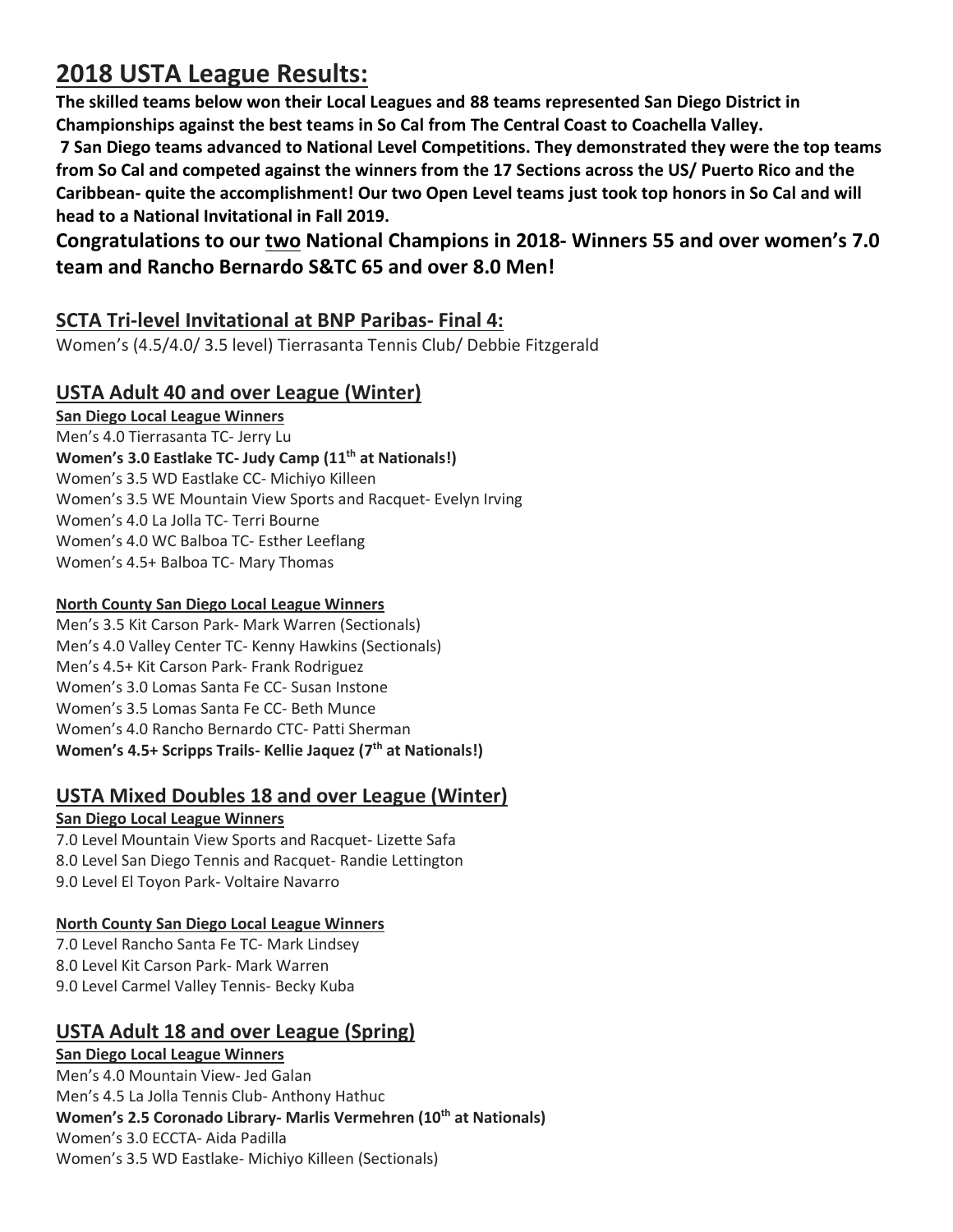Women's 3.5 WE Mountain View Sports and Racquet- Evelyn Irving Women's 4.0 La Jolla TC- Debbie Fitzgerald (Sectionals) Women's 4.5 Balboa TC- Mary Thomas

#### **North County San Diego Local League Winners**

Men's 3.5 Kit Carson Park- Mark Warren (Sectionals) Men's 4.0 Valley Center TC- Kenny Hawkins Men's 4.5+ Fairbanks Ranch CC- Mike Hromadik (Sectionals) Women's 3.0 La Costa Resort- Allie Rubey (Sectionals) Women's 3.5 Lomas Santa Fe CC- Lisa Michaels (Sectionals) Women's 3.5 WC La Costa Resort- Liz Nunez Women's 4.0 Rancho Valencia Resort- Manda Moore Women's 4.5+ Surf and Turf TC- Briana Sullivan (Sectionals)

# **USTA Mixed Doubles 55 and over League (Spring)**

**San Diego/ North County San Diego Local League Winners-Sectionals**

7.0 Rancho Santa Fe TC- Mark Lindsey 8.0 Rancho Santa Fe TC- Barbara Roorda 9.0 Morgan Run Resort- Lynn Ellis

# **USTA 55 and over Adult Doubles League (Summer)**

### **San Diego Local League Winners- Sectionals**

Women's 7.0 San Diego Tennis and Racquet Club/ Ruth Hoffman Women's 8.0 San Diego Tennis and Racquet Club/ Kathy Hailey Women's 9.0 Balboa Tennis Club/ Sue Sprague

### **North County San Diego Local League Winners- Sectionals**

Men's 7.0 Kit Carson Park/ Mark Warren Men's 8.0 Rancho Bernardo Swim &TC/ Peter Tollen **Women's 6.0 Morgan Run Resort/ Sandra Sweat (Nationals!) Women's 7.0 Winner's Tennis Club/ Crista Hubbard (National Champions!)** Women's 8.0 Surf and Turf Tennis/ Brenda Iwamura- Debbie Reilley Women's 9.0 Surf and Turf Tennis/ Kellie Jaquez

# **USTA 65 and over Adult Doubles League (Summer)**

**San Diego Local League Winners- Sectionals** Men's 8.0\* Lake Murray Tennis Club/ Don Walton Women's 7.0 San Diego Tennis and Racquet/ Peg Lieb Women's 8.0\* San Diego Tennis and Racquet/ Nancy Geller (\* Waiver to compete at Sectionals) **Women's 6.0 La Jolla TC/ Jane Fetter (Nationals- Final Four)**

#### **North County San Diego Local League Winners - Sectionals**

Women's 7.0 Valley Center Tennis Club/ Donna Biksacky Women's 8.0 El Camino CC/ Viki Wood **Men's 8.0 Rancho Bernardo Swim and Tennis Club/ Peter Tollen (National Champions 2017 and 2018!!)**

# **USTA Mixed Doubles 40 and over League (Summer)**

### **San Diego Local League Winners**

7.0 Level Mountain View Sports and Racquet/ Vivian Rozo 8.0 Level Balboa- CV/ Karly Given 9.0 Level Balboa TC/ Peggy Jung